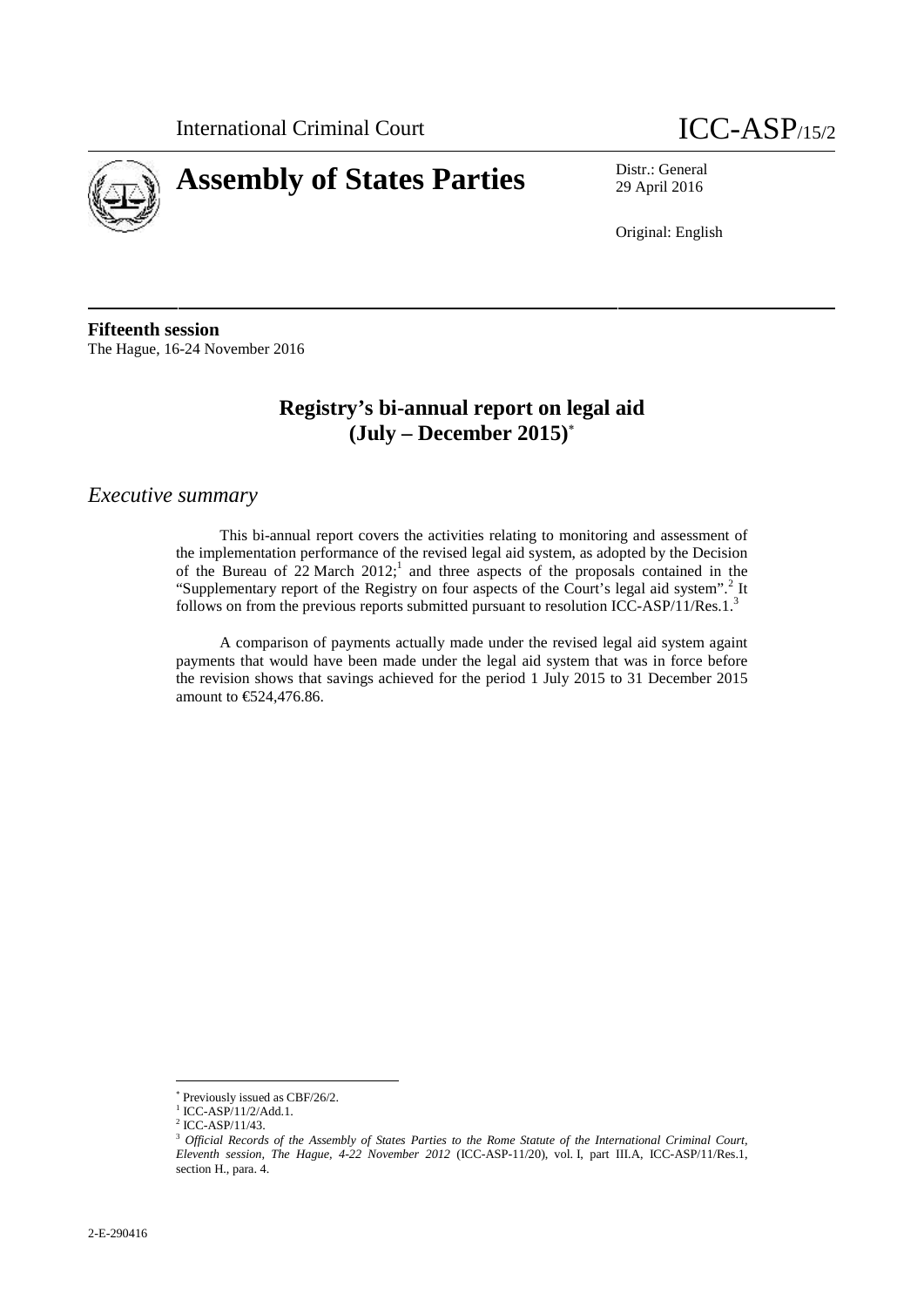1. The International Criminal Court ("the Court") is requested to provide a report pursuant to resolution ICC-ASP/11/Res.1,<sup>4</sup> and ICC-ASP/13/5,<sup>5</sup> which invites the Court to monitor and assess the implementation specifically of: (a) of the revised legal aid system as adopted by the Decision of the Bureau of 22 March 2012; and (b) three aspects of the proposals contained in the "Supplementary report of the Registry on four aspects of the Court's legal aid system". The Court was also asked to by the Committee on Budget and Finance ("the Committee") to report on the outcome of the reassessment of the legal aid system within the terms established in ICC-ASP/12/Res.8, Annex I, para  $6(3)$ .<sup>6</sup> As the conditions for the reassessment – completion of a full judicial cycle, understood by the Assembly to mean the issuance of a final decision in the case of *The Prosecutor v. Thomas Lubanga Dyilo* and in the case of *The Prosecutor v. Mathieu Ngudjolo Chui*, respectively, including, as appropriate, a final decision on reparations – have not yet been fulfilled, it has not been possible to include the information in this report. Once the conditions have been fulfilled, the Court will proceed with the reassessment as requested by the Committee.<sup>7</sup>

2. This report covers the period from 1 July to 31 December 2015 and reflects the savings generated during this period.

3. The savings resulting from changes to the legal aid system include the difference in payments made under the revised legal aid system and the payments that would have been made under the legal aid system that was in force before the revision. Where fees were still paid under the old legal aid system, no savings were generated and have therefore not been reflected in this report.

4. During the period covered by this report, Appendix I, Part C was implemented 29 times in relation to appointments of duty counsel.

5. Savings in the proceedings in case ICC-01/09-01/13 were calculated using the method applied in the preparation of the previous report on legal aid.<sup>8</sup> This method assumes that the legal aid in this case had been calculated in accordance with the same parameters applied to proceedings brought under article 5 of the Rome Statute during the pre-trial phase.

6. The Registry hereby informs the Bureau and the Committee that its oversight and evaluation activities involving the Court's legal aid system, as amended by the Bureau in its Decision of 22 March 2012, together with implementation of the proposals included in the Supplementary Report, allowed savings of  $\epsilon$ 524,476.86 to be achieved between 1 July and 31 December 2015. A breakdown is provided in the table below.

| Aspects of the legal aid system                            | Savings (euros) |
|------------------------------------------------------------|-----------------|
| Teams appointed after 1 April 2012                         | 193,129.06      |
| Changes in teams                                           | 21,960.69       |
| Individual instances of representation                     | 14, 149. 55     |
| Appointment of duty counsel                                | 11,275.99       |
| Deferred implementation of the revised remuneration scheme | 34,884.21       |
| Gradual implementation of the revised remuneration scheme  | 22,131.38       |
| Compensation for professional charges                      | 22,051.28       |
| Multiple mandates                                          | 46,258.58       |
| Legal aid in article 70 proceedings                        | 158,636.12      |
| <b>Total</b>                                               | 524,476.86      |

|  |  |  | Savings generated over the period 1 July to 31 December 2015 |  |
|--|--|--|--------------------------------------------------------------|--|
|--|--|--|--------------------------------------------------------------|--|

<sup>&</sup>lt;sup>4</sup> Ibid.<br><sup>5</sup> Official Records ... Thirteenth session ... 2014 (ICC-ASP/13/20), vol. II, part B.1, para. 74.<br><sup>6</sup> Official Records ... Fourteenth session ... 2015 (ICC-ASP/14/20), vol. II, part B.1, para. 101.<br><sup>7</sup> Official